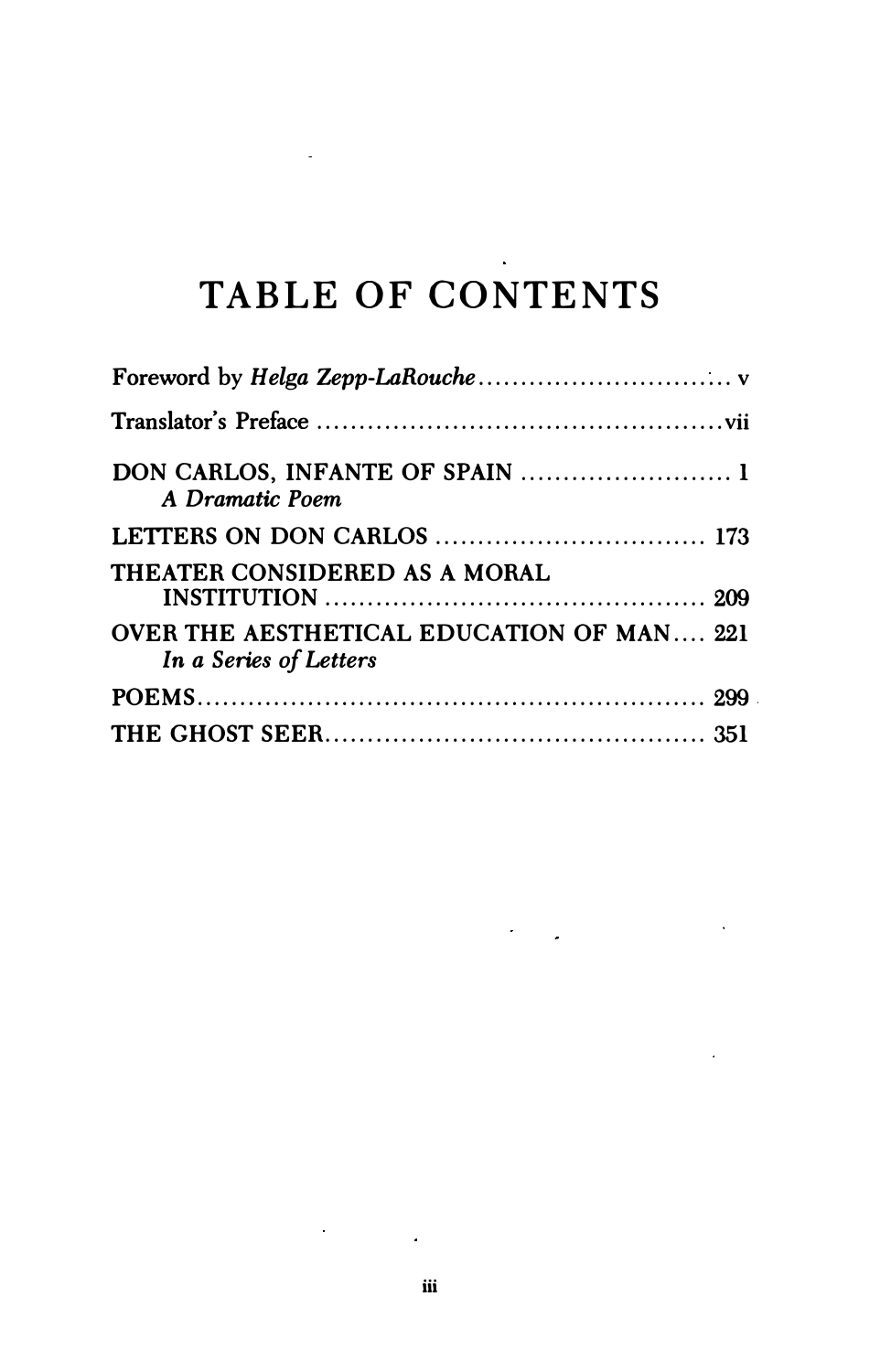## POEMS TABLE OF CONTENTS

 $\ddot{\phantom{a}}$ 

## ALL POEMS TRANSLATED BY WILLIAM F. WERTZ, JR. UNLESS **OTHERWISE SPECIFIED**

| $(1776 - 1782)$                                                                                           |  |
|-----------------------------------------------------------------------------------------------------------|--|
|                                                                                                           |  |
|                                                                                                           |  |
|                                                                                                           |  |
|                                                                                                           |  |
| (1788-1805)                                                                                               |  |
|                                                                                                           |  |
|                                                                                                           |  |
|                                                                                                           |  |
|                                                                                                           |  |
|                                                                                                           |  |
|                                                                                                           |  |
|                                                                                                           |  |
|                                                                                                           |  |
|                                                                                                           |  |
|                                                                                                           |  |
|                                                                                                           |  |
|                                                                                                           |  |
|                                                                                                           |  |
|                                                                                                           |  |
|                                                                                                           |  |
|                                                                                                           |  |
| Wisdom and Prudence $\ldots \ldots \ldots \ldots \ldots \ldots \ldots \ldots \ldots \ldots \ldots \ldots$ |  |
|                                                                                                           |  |
|                                                                                                           |  |
|                                                                                                           |  |
|                                                                                                           |  |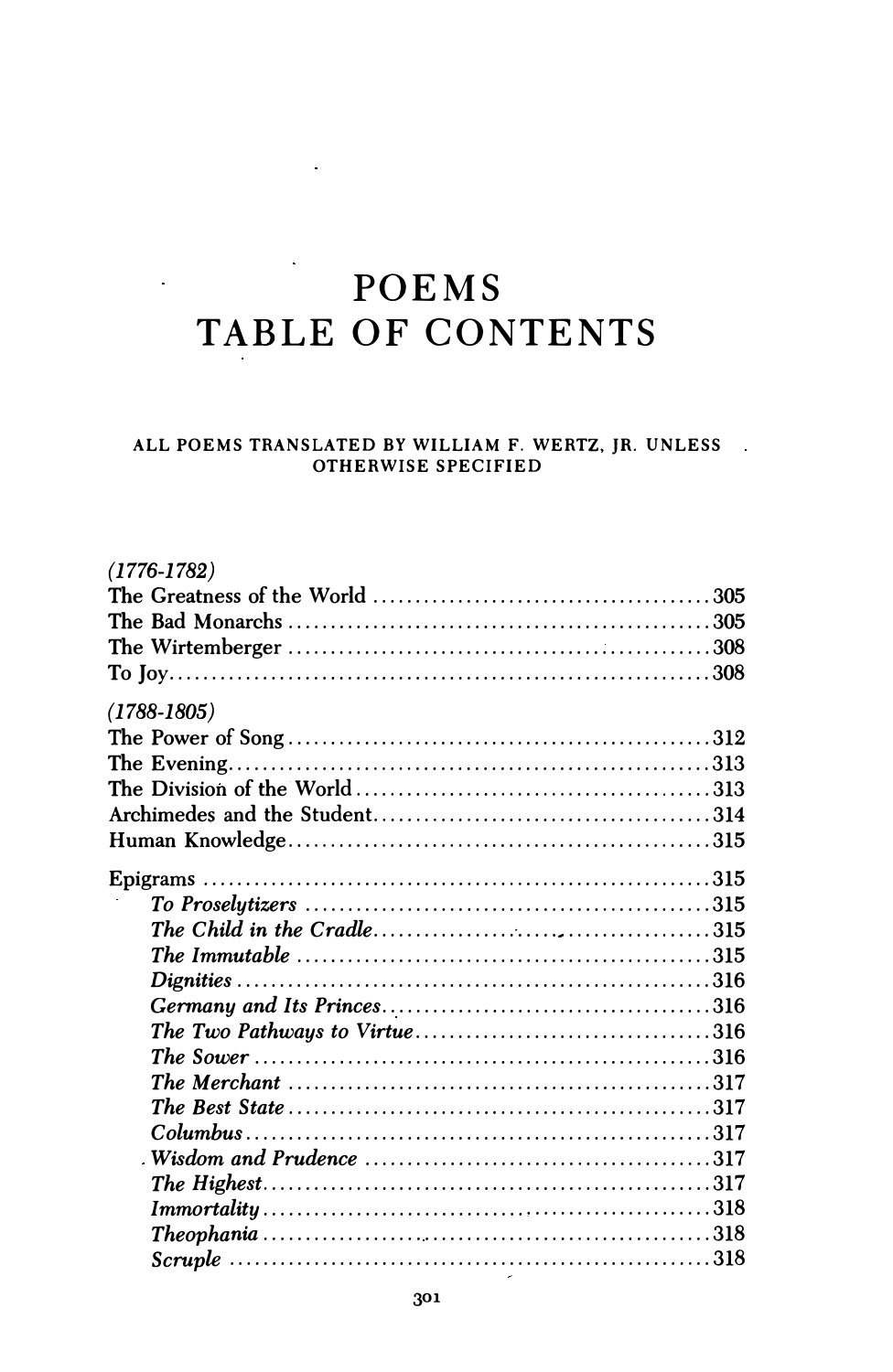$\overline{\phantom{a}}$ 

| The Genius with the Inverted Torch 321 |  |
|----------------------------------------|--|
|                                        |  |
|                                        |  |
|                                        |  |
|                                        |  |
| The Womanly Ideal (To Amanda) 322      |  |
| The Most Beautiful Appearance 322      |  |
|                                        |  |
|                                        |  |
|                                        |  |
|                                        |  |
|                                        |  |
|                                        |  |
|                                        |  |
|                                        |  |
|                                        |  |
|                                        |  |
|                                        |  |
|                                        |  |
|                                        |  |
|                                        |  |
|                                        |  |
|                                        |  |
|                                        |  |
|                                        |  |
|                                        |  |
|                                        |  |
|                                        |  |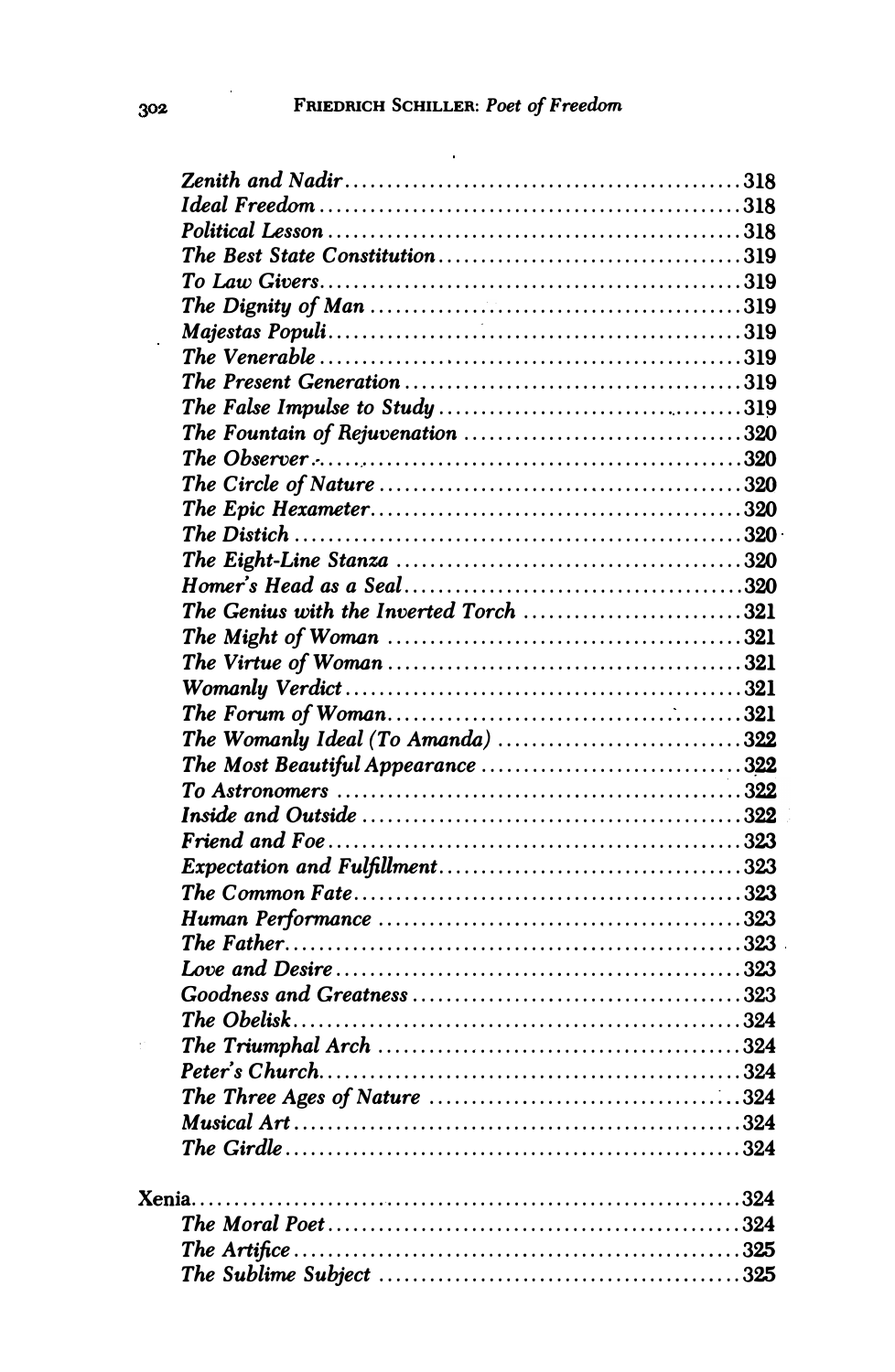## **POEMS**

 $\hat{\mathbf{r}}$ 

| Naturalist and Transcendental Philosophers 326 |  |
|------------------------------------------------|--|
|                                                |  |
|                                                |  |
|                                                |  |
|                                                |  |
|                                                |  |
| $Warning \dots 326$                            |  |
|                                                |  |
|                                                |  |
|                                                |  |
|                                                |  |
|                                                |  |
|                                                |  |
|                                                |  |
|                                                |  |
|                                                |  |
|                                                |  |
|                                                |  |
|                                                |  |
|                                                |  |
|                                                |  |
|                                                |  |
|                                                |  |
|                                                |  |
|                                                |  |
|                                                |  |
|                                                |  |
|                                                |  |
|                                                |  |
|                                                |  |
|                                                |  |
|                                                |  |
|                                                |  |
|                                                |  |
|                                                |  |
|                                                |  |
|                                                |  |
|                                                |  |
|                                                |  |

 $\hat{\boldsymbol{\theta}}$